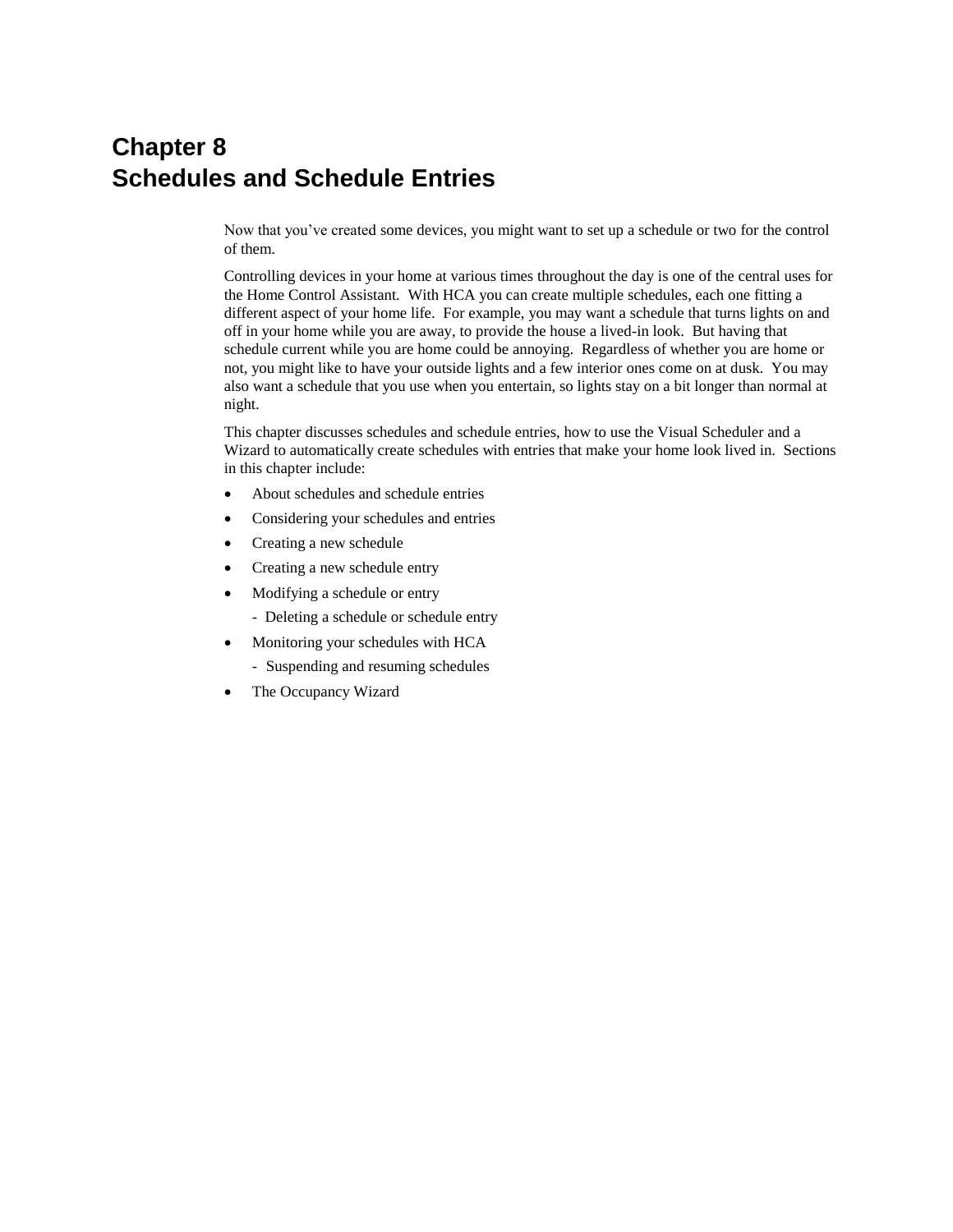# **About schedules and schedule entries**

Creating schedules and schedule entries is a very powerful aspect of HCA. In order for you to take full advantage of the possibilities, you should be familiar with a few important terms.

| Term                | <b>Definition</b>                                                                                                                                                                                                                                     |
|---------------------|-------------------------------------------------------------------------------------------------------------------------------------------------------------------------------------------------------------------------------------------------------|
| Schedule            | A schedule tells when things will happen: when devices<br>will turn on and off, when programs will start, and run,<br>what the "plan" for HCA is. A schedule is composed of<br>a list of schedule entries.<br>HCA can contain more than one schedule. |
| Schedule<br>Entry   | Each schedule entry contains the date and time that one<br>device or group is turned on or off. A schedule entry<br>can also be used to start a program.                                                                                              |
| Current<br>Schedule | The current schedule is the one schedule in your design<br>that HCA uses to control devices at the times specified<br>by its entries. Only one schedule can be current at any<br>time, but you can change which schedule is current.                  |

Out of all the schedules present in your design, you can mark **one** of them as the schedule HCA makes current when your design is loaded. Of course, your design can be loaded, or HCA started on your computer, in one of two situations: either normally (you started HCA or loaded a design), or restarted after a power failure (when HCA automatically restarts as you have set it to). You can also choose to have a schedule marked to become the current schedule when HCA restarts after a power failure. Normally when HCA starts the last schedule that was current when HCA shutdown is made the current schedule, but there are options to modify this.

**Hint:** The name of the current schedule is always shown in the ribbon in the *Control* category.

When you begin creating schedule entries, you will see that there are seven kinds:

- Entries that send an **On** command at a certain time to a specific device or group
- Entries that send an **Off** command at a certain time to a specific device or group
- Entries that send an **On** command at a certain time, and later send an **Off** command to the same device or group
- Entries that start a program with an **On** or **Off** command at a certain time
- Entries that initiate a scene stored in a device
- Entries that change the setpoint and other properties of a thermostat
- Entries that send sequences of IR commands

In addition to these seven kinds, if the schedule entry sends an On command and the device supports dimming, then you can also specify the illumination level of the device. If the device supports stored scenes, you can specify the scene name.

You can see that in HCA you can not only schedule devices but also groups and programs. If a group is scheduled to go on (or off) at a given time, each of its members goes on (or off) at that time. Before you start creating schedules and entries, it is important to think about what actions you want to happen in your home and when they should happen.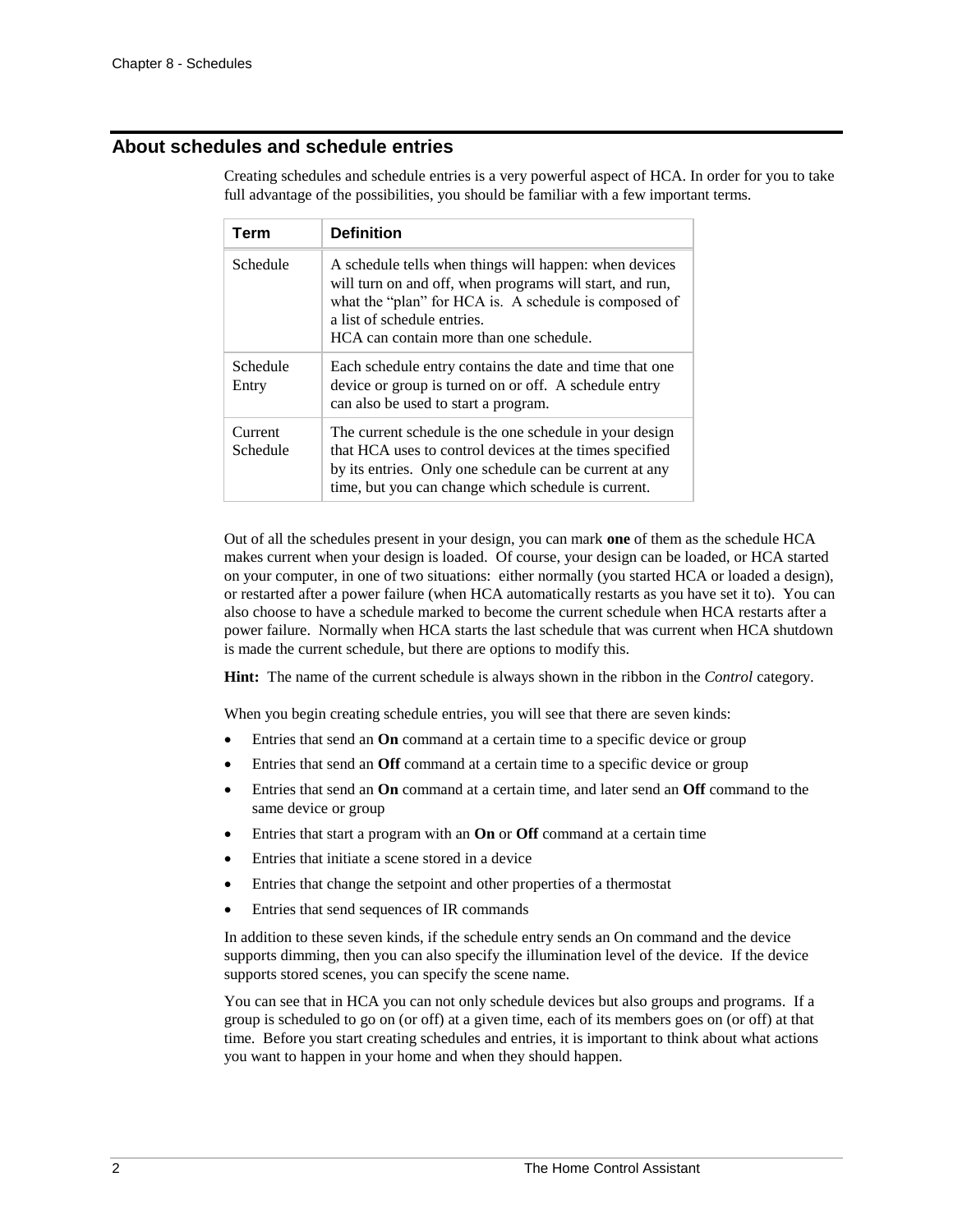## **Considering schedules and entries**

Before creating schedules, it's best to think a bit about how to organize them. In HCA schedules can be organized in what is called a *parent* and *child* relationship. What this is all about is best shown by an example. Suppose in your home you have both outside and inside lights that you want to control. Every day you would like to have the outside lights come on at dusk. Also, when you are away from home you would like the inside lights to turn on and off to make the house looked lived in.

You could create two schedules: one for when you are home that controls only the outside lights, and another for when you are not at home and controls outside and inside lights.

If you do this the schedule entries for the outside lights need to be added to both the *at home* and *away* schedules. Rather than duplicate your work, HCA can organize your schedules like this:

| <b>Weather Radar</b>                                                                                          |  |
|---------------------------------------------------------------------------------------------------------------|--|
| <b>Schedules</b>                                                                                              |  |
| $\Box$<br>$-1$                                                                                                |  |
| Program "Motion - Battery Check" started by an ON command every day at 3:15 AM.                               |  |
| Program "Outside - Light and Dark sensor" started by an OFF command every day at 30 minutes after sunrise.    |  |
| Program "Outside - Light and Dark sensor" started every day at 30 minutes before sunset.                      |  |
| At Home<br>E.                                                                                                 |  |
| Program "House - Circulation pump AM" started every day at 7:00 AM and started by an OFF command at 10:       |  |
| Program "House - Circulation pump PM" started every day at 5:00 PM and started by an OFF command at 10:       |  |
| Program "House - Dusk Lighting" started every day at 30 minutes before sunset within 10 minutes and started F |  |
| Program "House - Late night sweeper" started by an ON command every day at 2:00 AM.                           |  |
| Device Laundry - Fan activate scene "Laundry Fan" every day at 2:15 AM.                                       |  |
| Device Laundry - Fan deactivate scene "Laundry Fan" every day at 3:15 AM.                                     |  |
|                                                                                                               |  |
| m                                                                                                             |  |

Using the terminology introduced above, *Home* is the parent and *Away* and *At Home* are children. In HCA it is possible to have children of children and as many parent schedules as needed. But be careful as it is very easy to get confused!

Organized this way, there are three schedules. *Home,* which contains the controls for those things that you want done regardless if you are home or not. *At Home* contains those things to be done when you are home (just the one entry in this case), and *Away* for when you are not at home and making the home looked lived in.

As described above, the *current schedule* can be any one of these three schedules. When a child schedule is the current schedule, all the entries in it **and in any of its parents** are used by HCA to control your home. In the above example, if *At Home* is the current schedule, both the schedule entries for the fish tank and the outside lights happen. If *Away* is the current schedule, all the schedule entries for the inside lights and outside lights happen.

It's also important to consider what type of schedule entries you might need before you start creating them. You will want different types of entries for different purposes. Here are some examples:

- 1. You like to wake up in the morning to music, so you want the radio to come on at your wake up time. Just before you leave home in the morning for work (varies somewhat each day) you'll turn it off manually.
- 2. You often forget to turn lights off when you leave home in the morning or when you go to bed at night.
- 3. You want to turn your outside lights on at dusk and off at 11:30 p.m.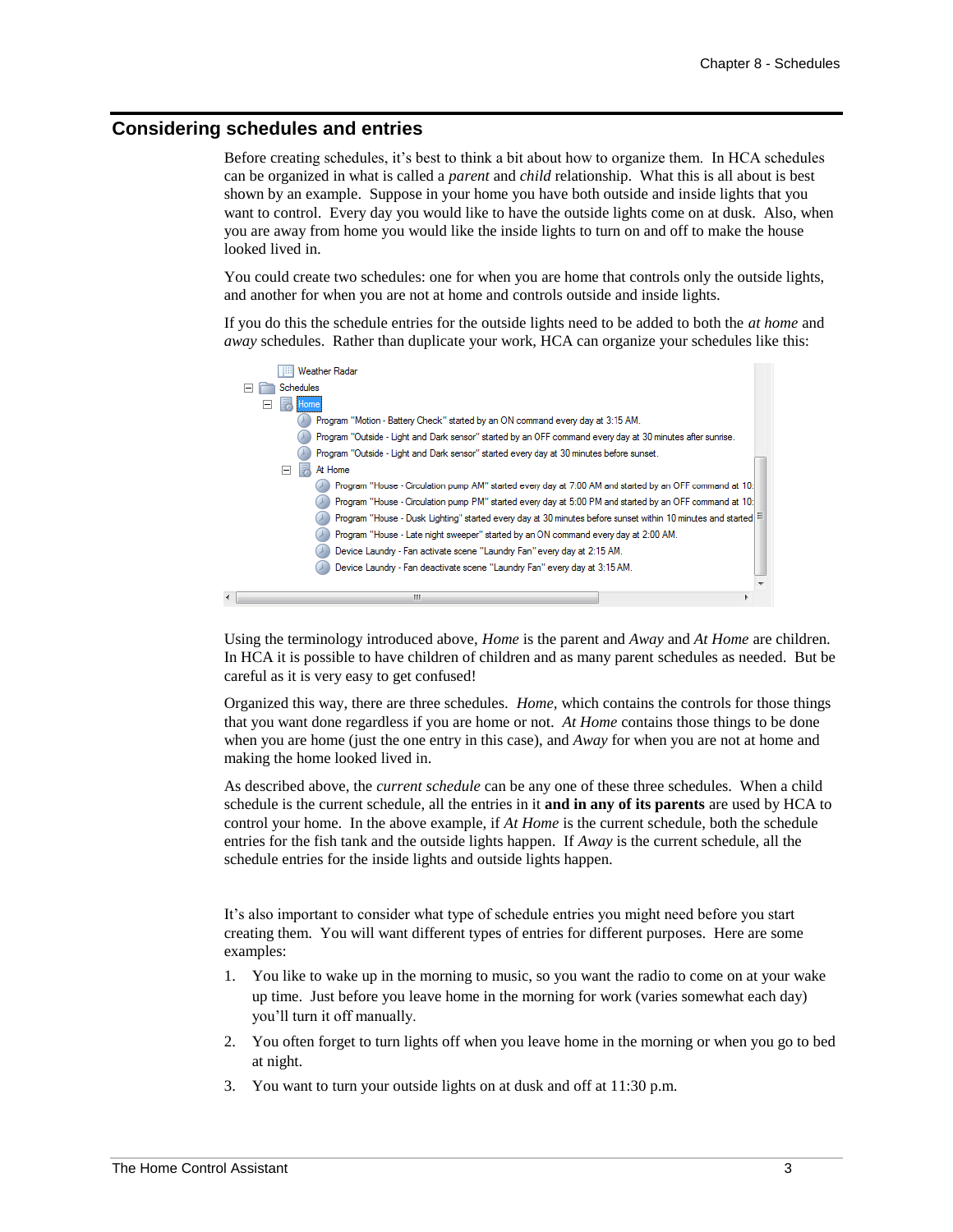These three examples illustrate the needs for each type of schedule entry: example 1 is a good use for an On entry; for example 2 you would need an Off entry; and for example 3 an On-Off entry would be appropriate.

### **Selecting days**

When creating a schedule entry, you may be asked to select the day, date, or type of days that you want this schedule entry to apply to. There are several options. This schedule entry can apply:

- Every day
- Only on Monday, Tuesday, Wednesday, Thursday, and Friday
- Only on Saturday and Sunday
- Only on the days you select If you choose the *These days* option, you must select at least one day.
- Only on a particular date each month This option creates a schedule entry that applies only once each month, on the same date.

The choices for this option are 1 to 31. If you choose a day that the current month does not contain (like choosing 31 and the current month is November) this schedule entry won't happen this month.

• Only on the date you select This option creates a schedule entry that happens only once. Once the date you select is in the past, this schedule entry will not be used again until next year.

Each date type has its use. *Every day* entries are useful for things like turning outside lights on at dusk. *Monday - Friday* entries are good for controlling your house on days that you are off to work or school*. Saturday and Sunday* entries are for those days when you are home. *These days* entries may be useful for things like automatic watering systems that you want to run only a few selected days a week. The last two entry types are used for special purposes that you may have.

#### **Selecting times**

You may also be asked to enter the time you want the on (or off) command to be sent. This step provides many different options for specifying the time. You can create an entry that happens:

- At a specific time (like 6 p.m., 4 a.m., 12:32 p.m., etc.)
- At Sunrise
- **At Sunset**
- Before sunrise by so many minutes
- After sunrise by so many minutes
- Before sunset by so many minutes
- After sunset by so many minutes

If you choose one of the options based upon sunrise or sunset, the time at which this schedule entry happens changes each day as the times for sunrise and sunset change. These times are calculated based on the location properties – latitude and longitude - that you set when you created your home file.

### **Using Vary**

If you choose a specific time (say 6 p.m.), then the command is sent at that time each day. If you are creating schedule entries in order to make your house appear lived in (perhaps for security reasons), you may not want that time to appear so exact. The last options in this step are for that purpose.

• If, for example, you have chosen 6 p.m. as the time, and you select *Exactly,* then this entry happens at 6 p.m.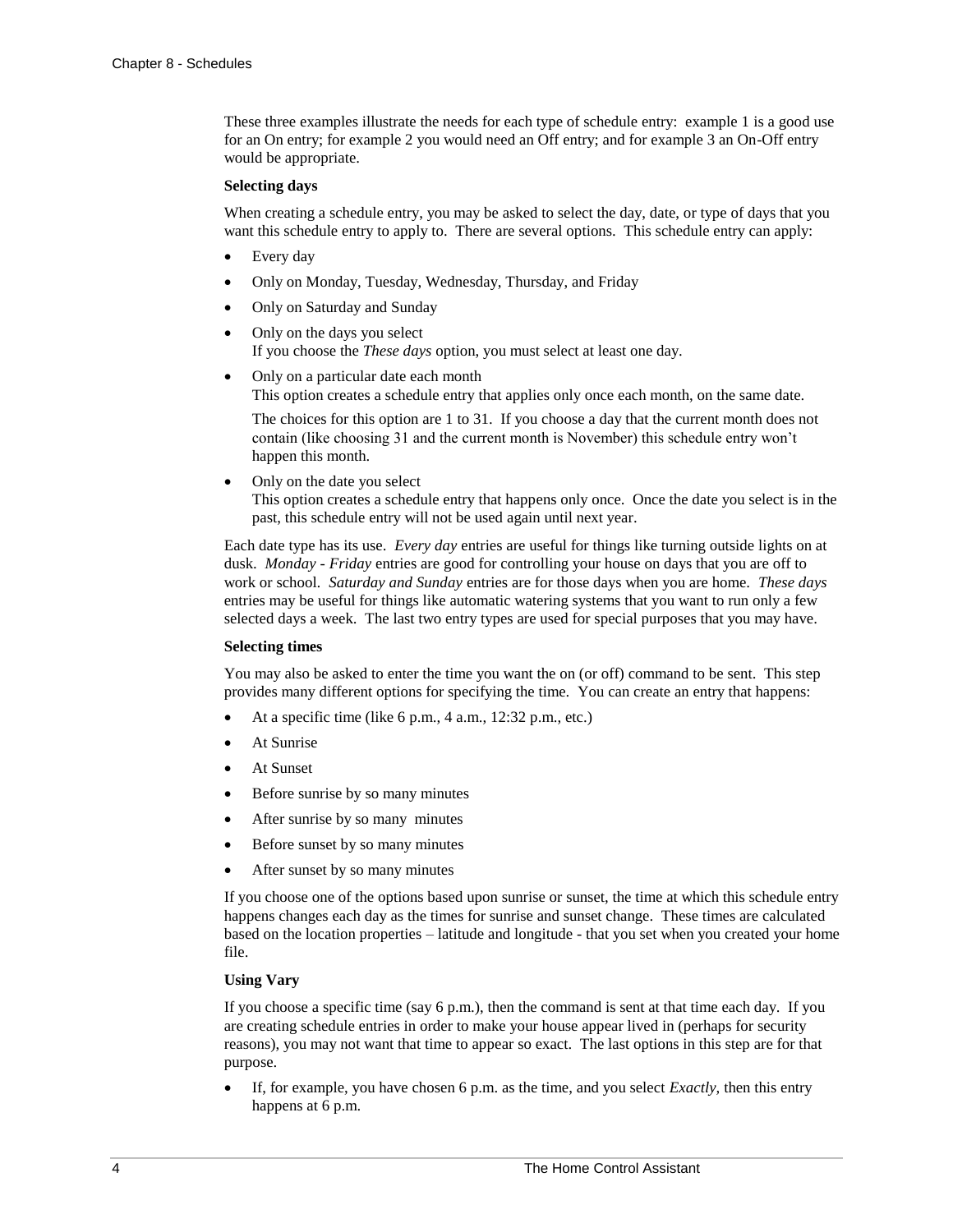• If you choose *Vary within 10 minutes,* then this entry can happen anywhere between 5:50 p.m. and 6:10 p.m.

You can make the time vary by any amount from one to fifty nine minutes. The *Vary within* amount HCA uses for one day will never be the same as the amount chosen for the previous or next day.

#### **On and Off entries**

A few additional points about creating On-Off entries:

- You can only select one date (which is the date for the On portion of the schedule entry) and the On time and the Off time. You can't create a single entry that has two different date selections.
- The Off portion of the schedule entry always follows the On portion in time. For example, suppose you have a schedule entry where the On portion is for 8 p.m. and the Off portion for 1 a.m. The On portion of the schedule entry will happen at 8 p.m. and the Off will happen five hours later (which is 1 a.m. the next day). This is very useful for creating a single entry where On happens at sunset and where Off happens at sunrise the next day.

#### **Except**

. When working with sun-based times in a schedule entry it was possible to create schedule entries that, due to the time of sunrise and sunset, wouldn't work as intended. For example, a schedule entry that specified "lights on a sunset + 30 minutes and off at 8pm". If sunset was 7:45, then the Off would happen at 8pm but the lights would come on at 8:15. Using the Except clause, the schedule entry can say "lights on at sunset  $+30$  except when past 8pm".

#### **Creating a new schedule**

Creating a new schedule is very easy. All you do is open the Schedule Wizard, give the schedule a name, and then make a few decisions about the schedule.

1. On the Home Control Assistant menu bar, click New, and then choose Schedule.

This opens the Schedule Wizard.

| Schedule Wizard - Step 1 of 3                                              |                                                                                                                                                                          | $\overline{\mathbf{x}}$ |
|----------------------------------------------------------------------------|--------------------------------------------------------------------------------------------------------------------------------------------------------------------------|-------------------------|
| Schedule<br>白 Schedule<br>白 first sched<br>- Device<br>- Device<br>白 Sched | Please provide a name for this schedule. The name you enter<br>identifies this schedule in your home design. For example you might<br>use, At Home, Away, Vacation, etc. |                         |
| 白·first<br>白 Schedule<br>Device L                                          |                                                                                                                                                                          |                         |
| Device L<br>Device L<br>Program<br>Program                                 |                                                                                                                                                                          |                         |
| < Back                                                                     | Finish<br>Cancel<br>> Next                                                                                                                                               |                         |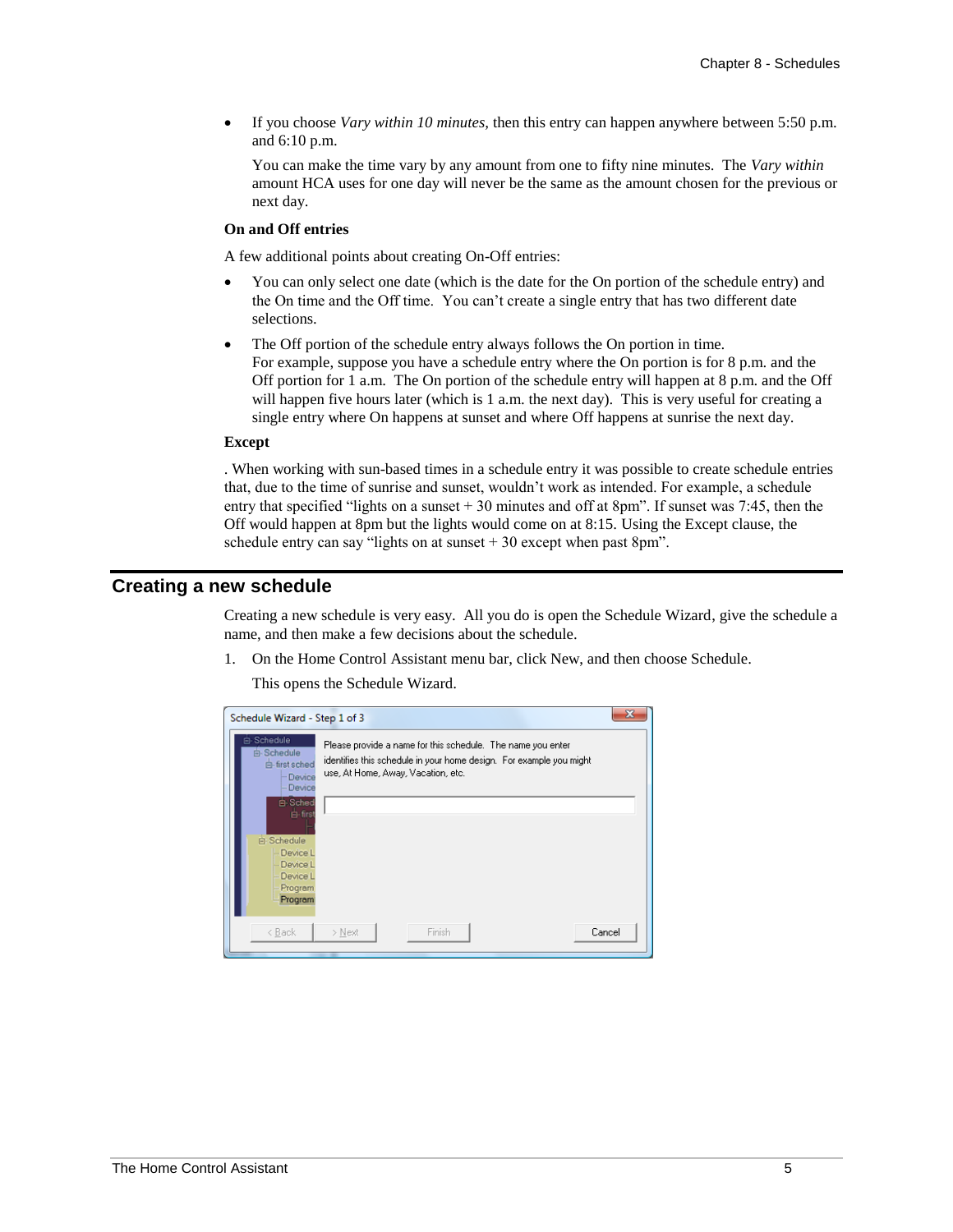2. Give the schedule a name and click Next.

| Schedule Wizard - Step 1 of 3                                                              |                                                                                                                                                                          |        |
|--------------------------------------------------------------------------------------------|--------------------------------------------------------------------------------------------------------------------------------------------------------------------------|--------|
| Schedule<br>Ė.<br>白 Schedule<br>白 first sched<br>- Device<br>- Device                      | Please provide a name for this schedule. The name you enter<br>identifies this schedule in your home design. For example you might<br>use, At Home, Away, Vacation, etc. |        |
| 白 Sched<br>白·first<br>白 Schedule<br>Device L<br>Device L<br>Device L<br>Program<br>Program | lVacation.                                                                                                                                                               |        |
| < Back                                                                                     | Finish<br>> Next                                                                                                                                                         | Cancel |

3. Decide whether you want this schedule to be the current schedule when HCA is started normally. If so, click the appropriate check box.

You can designate only one schedule in your design as the normal start schedule, however, you can change this designation whenever you like.

| x<br>Schedule Wizard - Step 2 of 3 (Vacation)                                                                                                                                                                                                                                                                                                                                                                                                                                      |
|------------------------------------------------------------------------------------------------------------------------------------------------------------------------------------------------------------------------------------------------------------------------------------------------------------------------------------------------------------------------------------------------------------------------------------------------------------------------------------|
| 白 Schedule<br>When HCA is started normally or after a power failure, a schedule can be<br>向-Schedule<br>selected as the current schedule. You can have a different schedule for<br>e-first sched<br>normal start and for power failure restart.<br>Device<br>Device<br>Use this schedule when HCA is started normally<br>白 Sched<br>Use this schedule when HCA is started after a power failure<br>白·first<br>白 Schedule<br>Device L<br>Device L<br>Device L<br>Program<br>Program |
| <br>Finish<br>< Back<br>Cancel<br>> Next                                                                                                                                                                                                                                                                                                                                                                                                                                           |

When you have made your choice, click Next.

If you attempt to designate more than one schedule as the normal start schedule, the last one you choose becomes the selection.

**Hint**: The schedule you are creating does not have to be the default schedule, although you should probably choose one of your schedules to be the current schedule when HCA is started normally (that is, not from a power failure).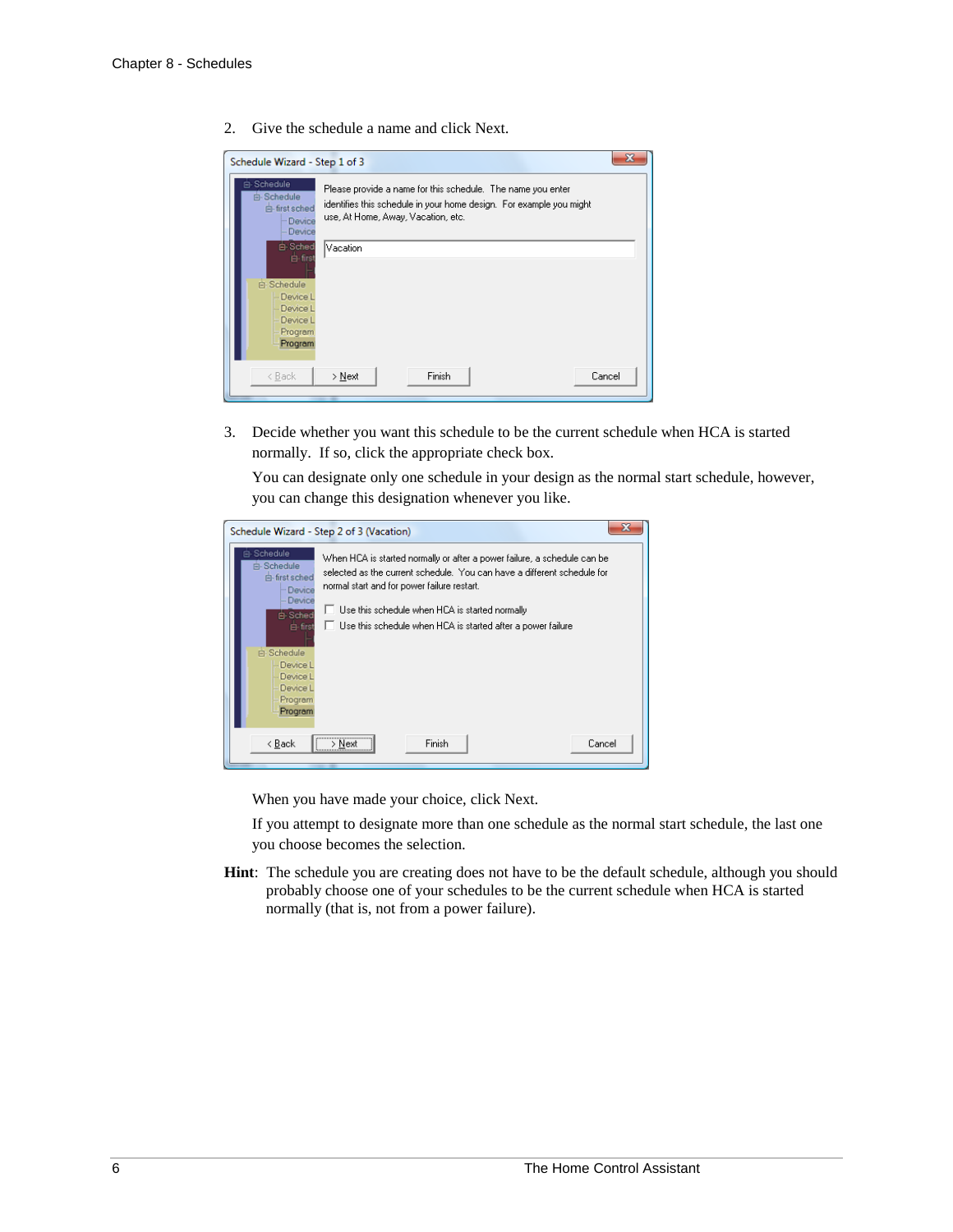4. The next step of the Schedule wizard is to select if this new schedule is to be a parent schedule or a child of another schedule.

| Schedule Wizard - Step 3 of 3 (Vacation)                                           |                                                                                                         |  |
|------------------------------------------------------------------------------------|---------------------------------------------------------------------------------------------------------|--|
| 白 Schedule<br>Schedule<br>白· first sched<br>Device<br>Device<br>白 Sched<br>白-first | Is this schedule based upon another schedule?<br>$\subset$ No<br>⊕ Yes<br>Which schedule is the parent? |  |
| 白 Schedule<br>Device L<br>Device L<br>Device L<br>Program<br>Program               | El-Home<br>— At Home<br>≒– Away                                                                         |  |
| $\leq$ Back                                                                        | Finish<br>Cancel<br>$>$ Next                                                                            |  |

Once you have created a schedule, you can modify its properties by first selecting the schedule in the design pane, then right click with the mouse and choose Properties from the popup menu. The properties are almost the same as those you created using the wizard. Refer to *Modifying an Existing Schedule* later in this chapter, for details.

Now you are ready to create schedule entries.

# **Creating a new schedule entry**

Once you have one or more schedules, you can add entries to the schedules. An entry contains the date and time that one device or group is turned on or off. This is done in either of two ways: you can use the Schedule Entry Wizard to create any schedule entry, or you can use the Visual Scheduler, which allows you to graphically create new schedule entries. This section discusses the Schedule Entry Wizard. Refer to the Visual Scheduler chapter for details.

1. In the ribbon click the "Schedule Entry" button in the "New" panel..

This opens the Schedule Entry Wizard.

| Schedule Entry Wizard - Step 1 |                                                                                                                                                                                                                                                                                                                                                       |  |
|--------------------------------|-------------------------------------------------------------------------------------------------------------------------------------------------------------------------------------------------------------------------------------------------------------------------------------------------------------------------------------------------------|--|
| 10                             | Which device, program or group are you creating a schedule entry for?<br>Dev: Kitchen - Lights<br>This new entry is to be added to what schedule?<br>Home<br>$\overline{\phantom{a}}$                                                                                                                                                                 |  |
| 9<br>8                         | Some Visual Programmer elements work with Schedule entries. For example, the Suspend and<br>Resume elements. These elements require the schedule entry to be identified by name. If you will<br>be using these elements enter a name for this schedule entry otherwise leave the name blank. You<br>can always add or change the name later.<br>Name: |  |
| < Back                         | > Next<br>Finish<br>Cancel                                                                                                                                                                                                                                                                                                                            |  |

The upper dropdown contains the devices, programs, and groups in your design. The lower list contains all the schedules in your design.

2. Click the arrow at the right of the upper dropdown, and select the device, program, or group that you are creating a schedule for.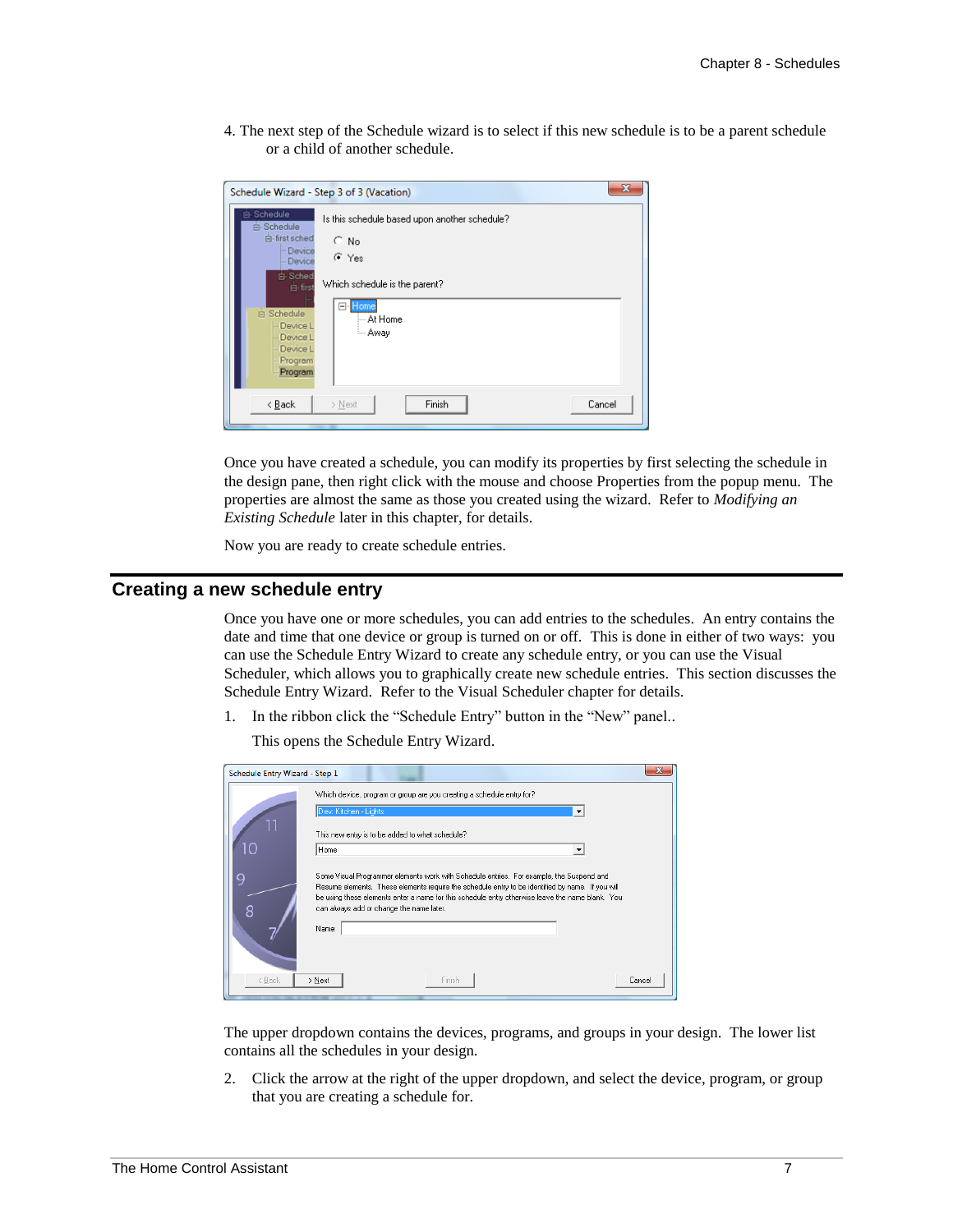Click the arrow at the right of the lower dropdown, and select the schedule to add the new entry to. Then click Next. Use of name you can enter for this schedule entry will be explained later.

The next steps of the wizard depend upon what type of object you are creating a schedule entry for. If you choose a device or group, the next wizard step prompts you to choose the type of entry you are creating.



If in the first step of the wizard you selected a *program* to create a schedule entry for, you may or may not see this wizard step. If the program can be started only by an On command or only by an Off command, then this wizard step is skipped. If the program can be started by both On and Off commands, then this step is shown.

Once you have completed these first two steps of the wizard, the next steps you see depend upon the type of schedule entry you are creating.

- 3. Click the type of entry that you are creating, and click Next.
- 4. If you are creating an On entry, in this step of the wizard, you select the day, days, or date that this schedule entry applies to. You can choose only one option, but if you choose *These days*, *On this day of the month*, or *On this date*, you must also provide additional information.

| Schedule Entry Wizard - Step 3 of 6 |                                                                                           | $\mathbf{x}$ |
|-------------------------------------|-------------------------------------------------------------------------------------------|--------------|
|                                     | On what date should device Kitchen - Lights go on?                                        |              |
|                                     | C Every day                                                                               |              |
| 11                                  | Monday - Friday                                                                           |              |
| 10                                  | G Saturday and Sunday                                                                     |              |
|                                     | □ Sunday □ Tuesday □ Thursday □ Saturday<br>C These days<br>□ Monday □ Wednesday □ Friday |              |
| 9                                   | C On this day of the month                                                                |              |
| 8                                   | C On this date<br>August 16 -                                                             |              |
|                                     |                                                                                           |              |
| $\leq$ Back                         | Finish<br>$>$ Next                                                                        | Cancel       |

Click your choice, and then click Next.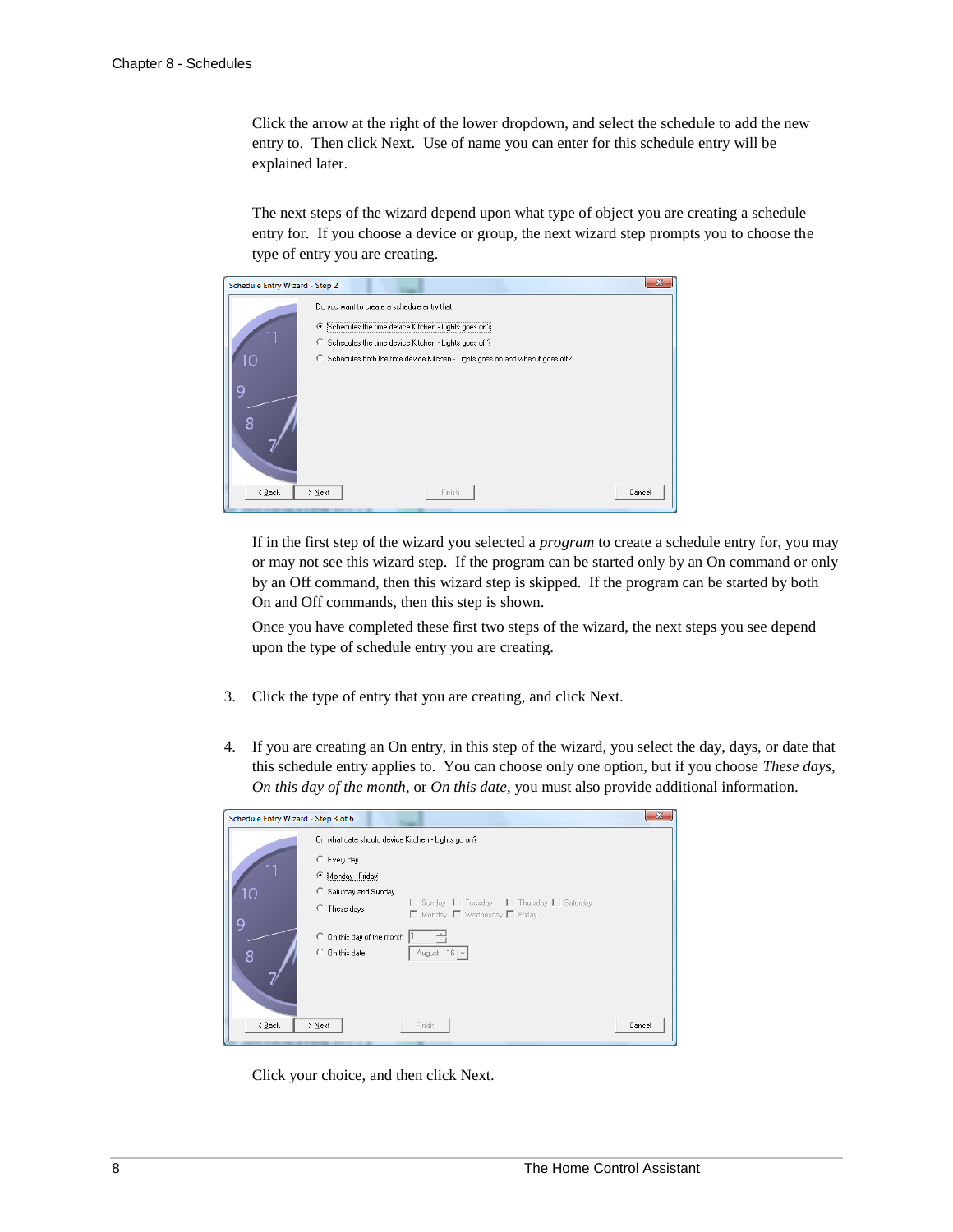5. Now you need to specify the time you want the on (or off) command to be sent. This step contains many different options for specifying the time.

| $\mathsf{x}$<br>Schedule Entry Wizard - Step 4 of 6                                                                                                                                                                                                                                                       |
|-----------------------------------------------------------------------------------------------------------------------------------------------------------------------------------------------------------------------------------------------------------------------------------------------------------|
| At what time should device Kitchen - Lights go on?<br>$\bigcirc$ At a specific time<br>$\frac{1}{\pi}$<br>6:00 PM<br>$\Box$ At<br>Sunset<br>10<br>$\Rightarrow$ minutes<br>● Before<br>by: 20<br>◯ Sunrise<br>$\bigcirc$ After<br>9<br>Should this happen exactly at that time or vary the time each day? |
| <b>Exactly</b><br>8<br>÷<br>$\vert$ 1<br>◯ Vary within<br>minutes<br>When the action time is based on sunrise or sunset, don't perform the action if the calculated time is:<br>$8:00:00$ AM $\div$<br>Before<br>$\sim$<br><br>$<$ Back<br>Finish<br>Cancel<br>> Next                                     |

You can create an entry that happens:

- At a specific time (like 6 p.m., 4 a.m., 12:32 p.m., etc.)
- At Sunrise or Sunset
- At so many minutes before or after either sunrise or sunset

If you choose one of the options based upon sunrise or sunset, the time when this schedule entry happens changes each day as the times for sunrise and sunset change. See *Considering your schedules and entries* and *Using Vary* earlier in this chapter for more details about these options.

6. The next step of the Schedule Entry Wizard depends upon if you are creating an ON entry and if the device can be dimmed or supports scenes. If so, then the next step allows you to specify the illumination level or scene.

| Schedule Entry Wizard - Step 5 of 6 | $\mathbf{x}$                                                                      |
|-------------------------------------|-----------------------------------------------------------------------------------|
|                                     | When device Kitchen - Lights comes on what should be its illumination level?      |
|                                     | C Come on at full or last level                                                   |
| 11                                  | 50<br>G Set level at<br>percent                                                   |
| 10                                  | C Reduce level by<br>percent                                                      |
| 9                                   | $\degree$ Increase level by $\degree$<br>percent                                  |
|                                     | C Set to this scene                                                               |
| 8                                   | Link001                                                                           |
|                                     | C Activate                                                                        |
|                                     | C Deactivate                                                                      |
|                                     | F Follow Insteon Scene command with individual device commands to confirm receipt |
| < <u>B</u> ack                      | Cancel<br>$>$ Next<br>Finish                                                      |

There are five options. The first has HCA send an On command to the device. The second sets a specific level, for example come on at 50% illumination. The third and fourth choice changes an existing level either up or down. The last option is for devices that have the capability to store scenes – preset illumination levels – in their local memory.

Make your choice then click Next.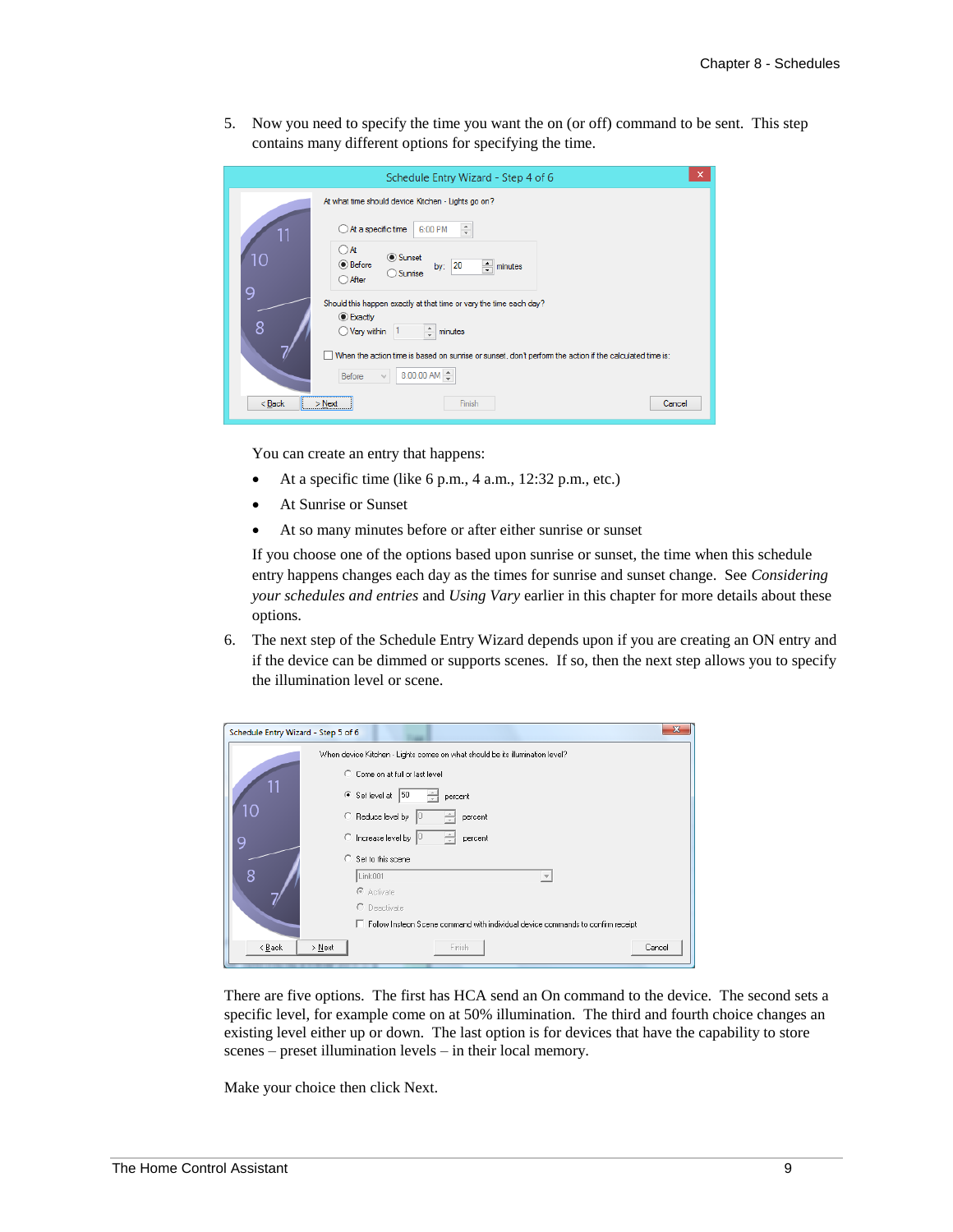7. The final step of the Schedule Entry Wizard is the most helpful of all. This step presents the schedule entry you created in a text form.

| Schedule Entry Wizard - Step 6 of 6 | $\mathbf{x}$                                                                                                                                                                |
|-------------------------------------|-----------------------------------------------------------------------------------------------------------------------------------------------------------------------------|
| $\mathbf{1}$                        | You are about to create this schedule entry:<br>In schedule "Home" device Kitchen - Lights set illumination level at 50% Monday thru Friday at 20 minutes<br>before sunset. |
| 10<br>9                             |                                                                                                                                                                             |
| 8                                   |                                                                                                                                                                             |
| $\leq$ Back                         | Finish<br>Cancel<br>$>$ Next<br>,,,,,,,,,,,,,,,,,,,,,,,,,,,,,,                                                                                                              |

After going through so many wizard steps, you may have lost track of exactly what you are creating. This wizard screen shows you exactly what you have created, as a sentence. This gives you a chance to check your work and see if the schedule entry is going to do what you really want it to.

After you check the schedule entry, if it is what you want, use the Finish button to create the entry and add it to a schedule. If you need to change it, you can use the Back button to go back to previous wizard steps and make your changes.

Any schedule entries you create are displayed in the design pane under the schedule they are part of. If you later find that you need to change a schedule entry you can modify it. Select it in the design pane and then choose Properties from the popup menu you get when you right click the mouse. Refer to *Modifying a schedule or entry*, later in this chapter, for more details.

#### Names for schedule entries

In the first step of the schedule entry wizard you can optionally supply a name for this schedule entry. The name is like the names used for devices, programs, groups, etc. It identifies this schedule entry from all other schedule entries.

Later on in this chapter is a discussion of suspending a device, program, or group from schedule control. In this same way, you can also suspend a schedule entry. In this way the schedule may still be the current schedule but when the time for the schedule entry occurs the schedule entry is not processed if it is suspended.

You can only suspend schedule entries that have a name. If you suspect that you may want to do this, give the schedule entry a name. If you don't give it a name during the wizard you can always add a name to an existing schedule entry by opening its properties and entering or modifying the name.

### **Modifying a schedule or entry**

Once a schedule or schedule entry is created, you can modify any of the properties that you set in the Schedule or Schedule Entry Wizard. You do this in the Properties dialog box for the particular schedule or entry. To get to the properties:

- 1. Select either:
	- the **schedule** name in the design pane of HCA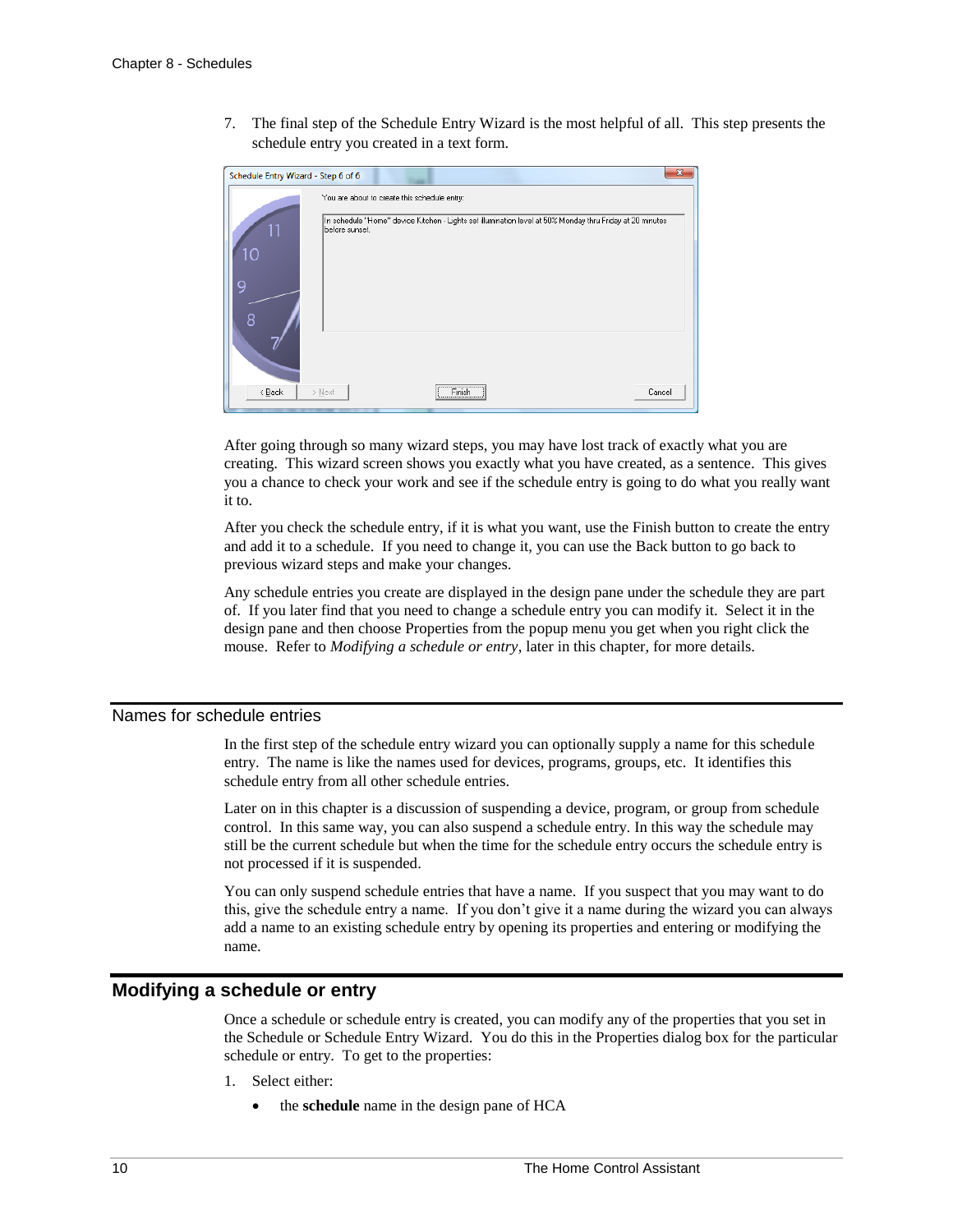- the **schedule entry** name in the design pane of HCA
- 2. Click the right mouse button.
- 3. From the popup menu, select Properties.

The Properties dialog box title reflects the name of the schedule (but not the schedule entry) you selected.

| Name<br>Simulation References<br>Options Parent<br>Please provide a name for this schedule. The name you enter identifies this schedule in your home<br>design. For example you might use At Home, Away, Vacation, etc. |        |
|-------------------------------------------------------------------------------------------------------------------------------------------------------------------------------------------------------------------------|--------|
|                                                                                                                                                                                                                         |        |
|                                                                                                                                                                                                                         |        |
|                                                                                                                                                                                                                         |        |
| At Home                                                                                                                                                                                                                 |        |
|                                                                                                                                                                                                                         |        |
|                                                                                                                                                                                                                         |        |
|                                                                                                                                                                                                                         |        |
|                                                                                                                                                                                                                         |        |
|                                                                                                                                                                                                                         |        |
|                                                                                                                                                                                                                         |        |
|                                                                                                                                                                                                                         |        |
|                                                                                                                                                                                                                         |        |
|                                                                                                                                                                                                                         |        |
|                                                                                                                                                                                                                         |        |
|                                                                                                                                                                                                                         |        |
|                                                                                                                                                                                                                         |        |
|                                                                                                                                                                                                                         |        |
|                                                                                                                                                                                                                         |        |
|                                                                                                                                                                                                                         |        |
|                                                                                                                                                                                                                         |        |
|                                                                                                                                                                                                                         |        |
| OK                                                                                                                                                                                                                      | Cancel |

In the Schedule Properties dialog box, you can change the schedule name, the options for normal or power failure start up, and which if any parent this schedule belongs to.

There are two additional tabs in the schedule properties dialog that are not found in the wizard. The "Simulation" tab doesn't change any properties of the schedule but is very useful for making sure that your schedule does what you expect it to do.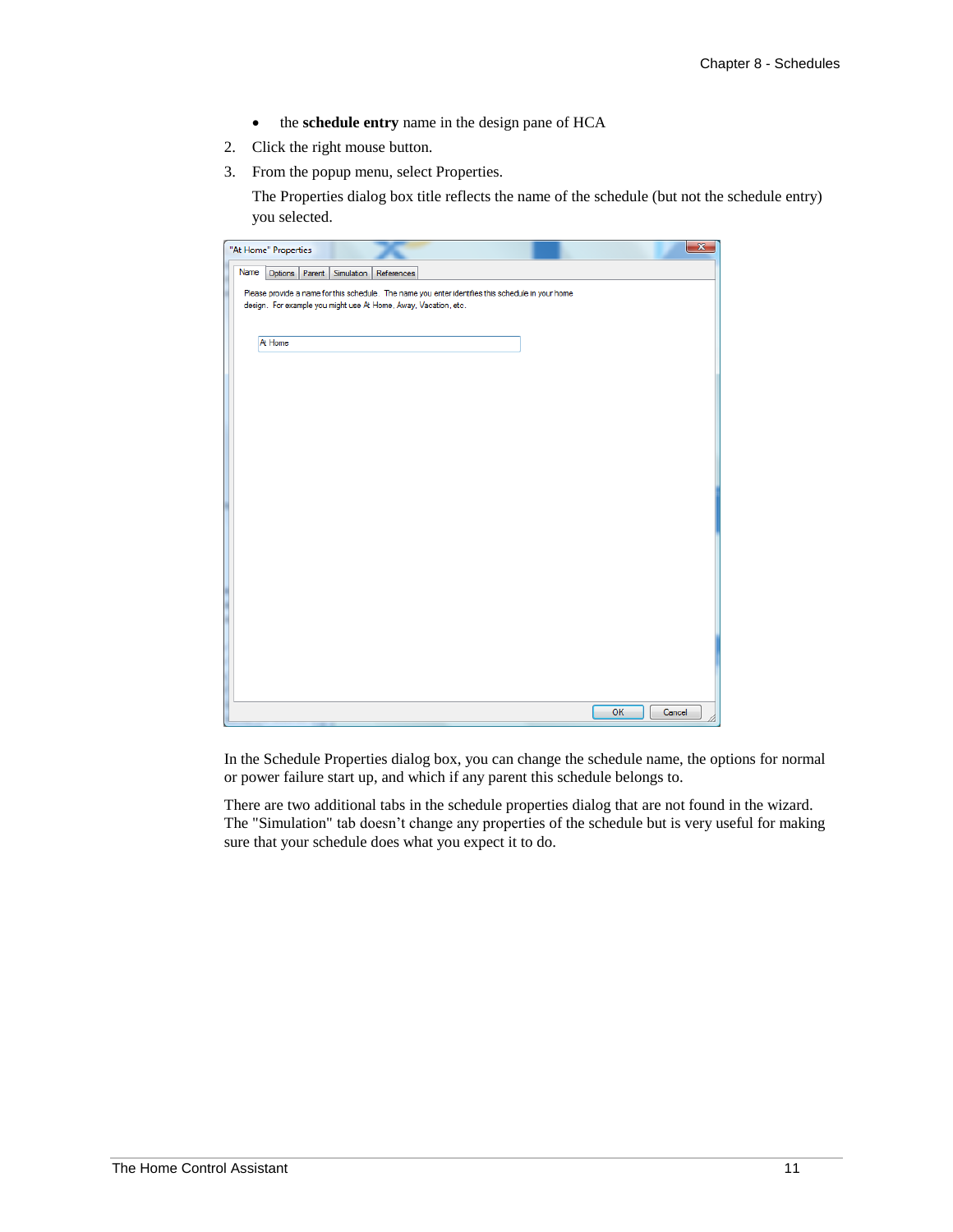| "At Home" Properties                                                                                                                                                                                                                                                                        |                                                                                                                                                                                                                          |                                                                                                                                                                                                                                                                                                                                                                                                                 |    | $\overline{\mathbf{x}}$ |
|---------------------------------------------------------------------------------------------------------------------------------------------------------------------------------------------------------------------------------------------------------------------------------------------|--------------------------------------------------------------------------------------------------------------------------------------------------------------------------------------------------------------------------|-----------------------------------------------------------------------------------------------------------------------------------------------------------------------------------------------------------------------------------------------------------------------------------------------------------------------------------------------------------------------------------------------------------------|----|-------------------------|
| Options   Parent<br>Name                                                                                                                                                                                                                                                                    | Simulation<br>References                                                                                                                                                                                                 |                                                                                                                                                                                                                                                                                                                                                                                                                 |    |                         |
| days, the actions for the whole day are shown.<br>Start on this date<br>٠<br>Sun Mon Tue Wed Thu<br>30<br>1<br>29<br>8<br>6<br>7<br>13<br>14<br>15<br>20<br>22<br>21<br>27<br>28<br>29<br>З<br>$\overline{5}$<br>4                                                                          | December, 2015<br>Þ<br>Fri<br>Sat<br>$\overline{2}$<br>4<br>3<br>5<br>9<br>10<br>11<br>12<br>16<br>17<br>18<br>19<br>23<br>25<br>26<br>24<br>30<br>31<br>$\mathbf{1}$<br>$\overline{2}$<br>$\overline{7}$<br>8<br>g<br>6 | To better understand how this schedule behaves over time, you can simulate its effects for one or<br>more days. If today's date is selected what happens from now until midnight is shown. For other<br>÷<br>Simulate for 3<br>days<br><b>Simulate</b>                                                                                                                                                          |    |                         |
| Time<br>Action                                                                                                                                                                                                                                                                              |                                                                                                                                                                                                                          | Target                                                                                                                                                                                                                                                                                                                                                                                                          |    | ▲                       |
| -- Wednesday<br>$2.00$ AM<br>0n<br>Scene On<br>$2:15$ AM<br>Scene Off<br>$3:15$ AM<br>$3:15$ AM<br>0n<br>7:00 AM<br>0n<br>Off<br>$8:09$ AM<br>Off<br>$9:00$ AM<br>3:52 PM<br>On<br>$3:56$ PM<br>On<br>5:00 PM<br>On<br>7:30 PM<br>On<br>Off<br>$10:00$ PM<br>11:47 PM<br>Off<br>-- Thursday |                                                                                                                                                                                                                          | House - Late night sweeper<br>Laundry Fan (Laundry - Fan)<br>Laundry Fan (Laundry - Fan)<br>Motion - Battery Check<br>House - Circulation pump AM<br>Outside - Light and Dark sensor<br>House - Circulation pump AM<br>Outside - Light and Dark sensor<br>House - Dusk Lighting<br>House - Circulation pump PM<br>Programs - Heater On (Currently suspe<br>House - Circulation pump PM<br>House - Dusk Lighting |    | Ξ                       |
| 2:00 AM<br>On<br>$2-15$ AM<br>Scene On                                                                                                                                                                                                                                                      |                                                                                                                                                                                                                          | House - Late night sweeper<br>Laundry Fan (Laundry - Fan)                                                                                                                                                                                                                                                                                                                                                       |    |                         |
|                                                                                                                                                                                                                                                                                             |                                                                                                                                                                                                                          |                                                                                                                                                                                                                                                                                                                                                                                                                 | OK | Cancel                  |

This tab is titled *Simulation*. In a complex schedule, especially one that is a child of a parent schedule and one that contains many entries, it can be hard to see just what the schedule does over time. The Simulation tab will help you with that.

To use the simulation facilities, select a date in the calendar and the number of days to simulate and press the Simulate button. The dialog then shows, sorted by date and time, how each device in your home is controlled.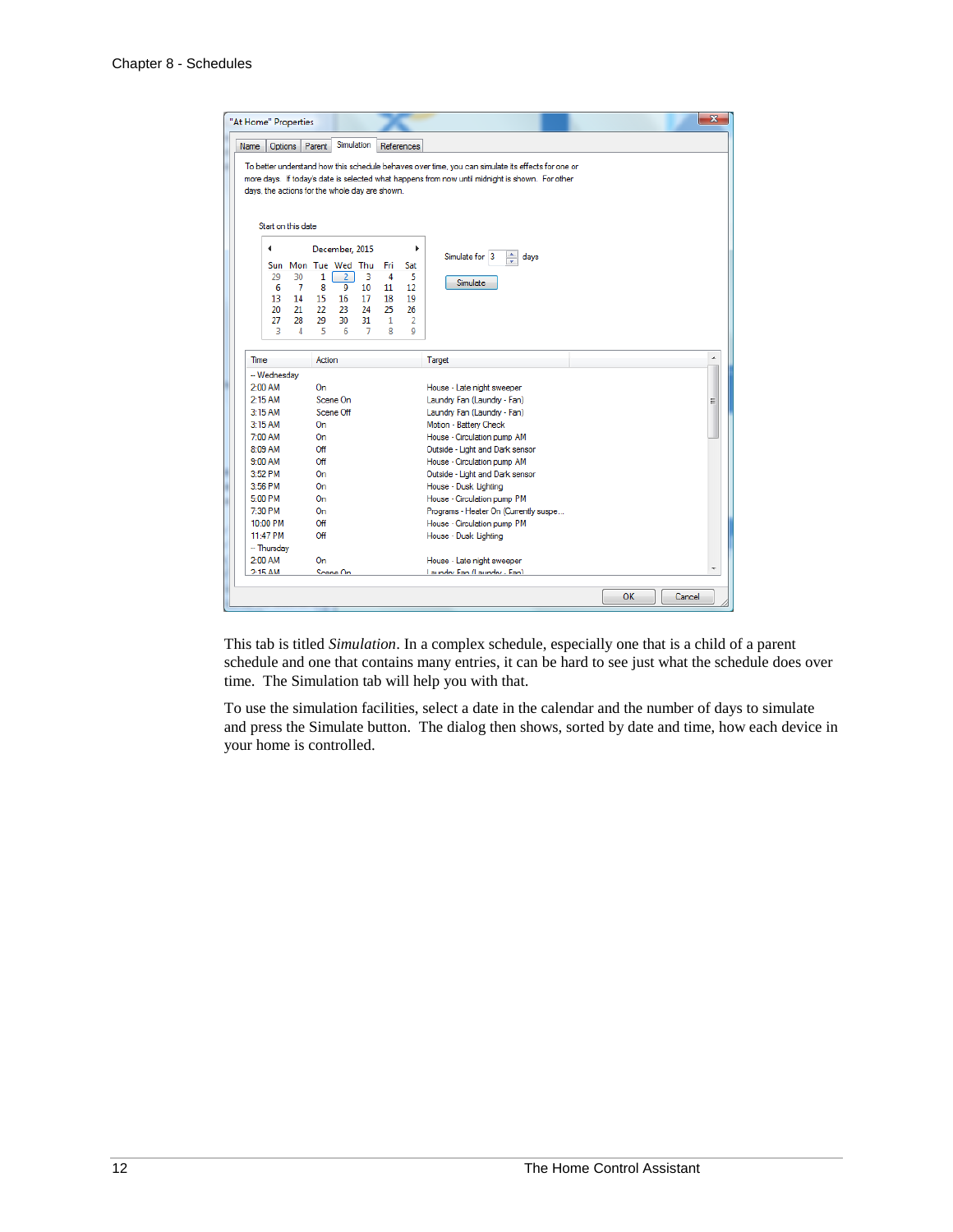# Modifying a Schedule Entry

In the Schedule Entry Properties dialog box, you can change the schedule entry date or time, or review the *In plain English* text version of what your entry does.

| <b>Schedule Entry Properties</b>                                                                                                                                                                                                                            | $\boldsymbol{\times}$ |  |  |
|-------------------------------------------------------------------------------------------------------------------------------------------------------------------------------------------------------------------------------------------------------------|-----------------------|--|--|
| On Time Level<br>Name<br>In plain English<br>On Date                                                                                                                                                                                                        |                       |  |  |
| At what time should device Kitchen - Lights go on?                                                                                                                                                                                                          |                       |  |  |
| $\frac{a}{\pi}$<br>6:00 PM<br>$\bigcirc$ At a specific time                                                                                                                                                                                                 |                       |  |  |
| $\bigcirc$ At<br>Sunset<br><b>Before</b><br>$\Rightarrow$ minutes<br>by: 20<br>$\bigcirc$ Sunrise<br>$\bigcap$ After                                                                                                                                        |                       |  |  |
| Should this happen exactly at that time or vary the time each day?<br><b>Exactly</b><br>$\hat{z}$ minutes<br>$\bigcirc$ Vary within<br>$\vert$ 1<br>When the action time is based on sunrise or sunset, don't perform the action if the calculated time is: |                       |  |  |
| 8:00:00 AM<br>Before                                                                                                                                                                                                                                        |                       |  |  |
| OK<br>Cancel                                                                                                                                                                                                                                                |                       |  |  |

For either properties dialog box, click the tab you want to change properties on and make changes. You can change whatever you like (except the text version of your schedule entry) and click OK to save your changes.

#### Deleting a schedule or entry

If you find that you have created an entry you don't need, or a schedule that doesn't work for you, you have two options.

- You can modify the properties for the schedule or entry. For instance, you can change the name or the schedule, or change the date or time for an entry.
- You can delete the schedule or entry.

### **To delete a schedule or schedule entry:**

- 1. Use the right mouse button to click the schedule or schedule entry name in the design pane of HCA.
- 2. Click Delete.

HCA removes the schedule or schedule entry name from the design pane.

# **Monitoring your schedules with HCA**

Once you have created schedules and schedule entries, HCA can use them and act on them once the schedule is the current schedule.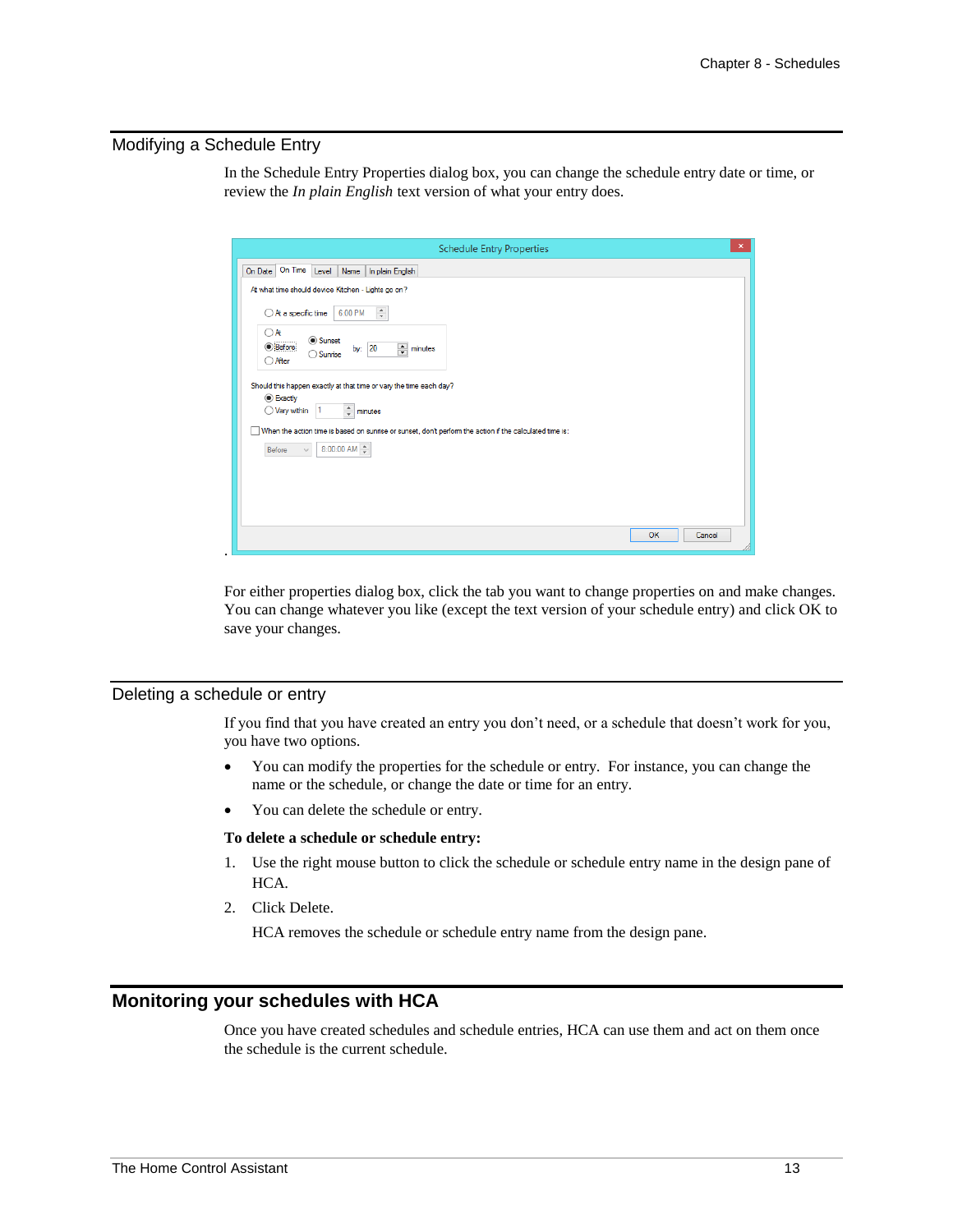At any given time, there can be only one schedule selected to be the current schedule. The current schedule is the schedule that HCA monitors to determine when it is time to turn a device (or group or program) on or off. HCA chooses a schedule to be the current one based upon the schedule properties when your design is first loaded.

- If HCA is starting normally, it chooses the schedule with …*when HCA is started normally* checked.
- If HCA is re-starting after a power failure, it makes the schedule that was current when the power failed current again, unless you have a special power failure restart schedule.
- If HCA can not find the correct option for the circumstances, then it doesn't make any schedule current.
- **Hint**: The name of the current schedule is always shown in the ribbon when the "Control" category is selected.

You can choose a schedule to become current at any time by using the Schedule dropdown in the ribbon.

# **Suspending device, programs, and groups from HCA control**

Another aspect of HCA to discuss under schedules is your ability to suspend items from control by HCA.

Devices, programs, and groups can be marked as suspended in various ways. If you do this, depending upon the type of suspend, the normal actions of HCA may not apply to a device, program, or group.

If something is suspended from schedule control, HCA acts as if there are no schedule entries for it in the current schedule. The schedule entries still exist, they just have no effect.

### **Why would you want to suspend something?**

Generally, the reason is to account for some unusual happening. Suppose for example that you schedule your living room lights to go off at 11 p.m. But tonight you are entertaining some friends and will be using the living room after 11 p.m. You could just delete the schedule entries that control the living room lights, but then you would have to put them back tomorrow. You could deactivate HCA but that would shutdown automatic control of the rest of your home—and you don't want to do that! In this case, suspending the living room lights from schedule control prevents them from automatically going off at 11 p.m., but leaves the rest of your home functioning as usual. If you later remove the schedule suspend from the living room lights then tomorrow they will function as normal.

#### **To suspend a device, program, or group:**

- 1. Select either
	- the **icon** on the display or
	- the **name** in the design pane
- 2. Click the right mouse button.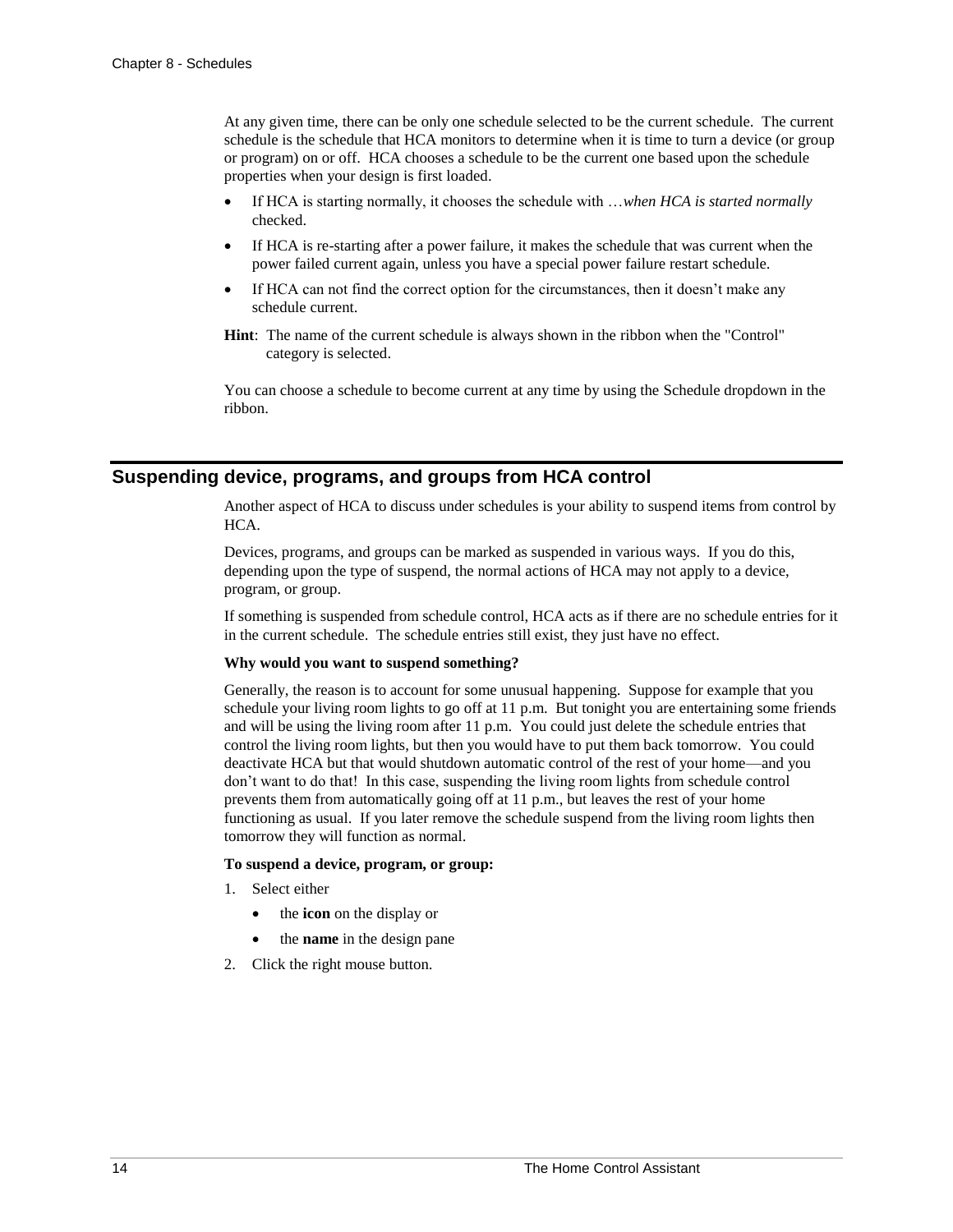| "Library - Desk Lamp"                                                                                                                                                                                                                                                                                                                                                                                                 |  |  |  |  |
|-----------------------------------------------------------------------------------------------------------------------------------------------------------------------------------------------------------------------------------------------------------------------------------------------------------------------------------------------------------------------------------------------------------------------|--|--|--|--|
| Suspend from                                                                                                                                                                                                                                                                                                                                                                                                          |  |  |  |  |
| $\triangledown$ Triggers received<br>$\overline{\mathbf{v}}$ Control by a Schedule $\overline{\mathbf{v}}$ Control by a Program                                                                                                                                                                                                                                                                                       |  |  |  |  |
| and resume                                                                                                                                                                                                                                                                                                                                                                                                            |  |  |  |  |
| C Now!                                                                                                                                                                                                                                                                                                                                                                                                                |  |  |  |  |
| $\binom{2}{1}$ in 1 hour                                                                                                                                                                                                                                                                                                                                                                                              |  |  |  |  |
| $\circ$ in 2 hours                                                                                                                                                                                                                                                                                                                                                                                                    |  |  |  |  |
| $\heartsuit$ in 4 hours                                                                                                                                                                                                                                                                                                                                                                                               |  |  |  |  |
| $\bigcirc$ in 24 hours.                                                                                                                                                                                                                                                                                                                                                                                               |  |  |  |  |
| C after $\begin{array}{ c c c c c }\n\hline\n\text{C} & \text{after} & \begin{array}{ c c c }\n\hline\n\text{C} & \text{after} & \begin{array}{ c c c }\n\hline\n\text{C} & \text{after} & \begin{array}{ c c c }\n\hline\n\text{C} & \text{``ex}}\n\hline\n\text{C} & \text{or} & \begin{array}{ c c c }\n\hline\n\text{C} & \text{or} & \begin{array}{ c c c }\n\hline\n\text{C} & \text{or} & \begin{array}{ c c $ |  |  |  |  |
| C when suspend options manually cleared                                                                                                                                                                                                                                                                                                                                                                               |  |  |  |  |
| Resume happens at 5:41 PM (1 hour from now)                                                                                                                                                                                                                                                                                                                                                                           |  |  |  |  |
| 0K<br>Cancel                                                                                                                                                                                                                                                                                                                                                                                                          |  |  |  |  |

From the popup menu, select Suspend and this dialog appears:

This dialog allows you to both suspend and to resume a device, program or group. In the *Suspend from* section of the dialog you can select what kind of actions you are suspending. These are:

| Schedule                    | Prevent any HCA schedule from controlling this<br>device, program, or group regardless of any<br>schedule entries for it.                                |
|-----------------------------|----------------------------------------------------------------------------------------------------------------------------------------------------------|
| Program                     | Prevent any HCA program from controlling this<br>device, program, or group using ON, OFF, or DIM<br>elements.                                            |
| <b>Triggers</b><br>Received | Prevent receipt of any commands that are the trigger<br>for a device, program, or group from starting the<br>program or controlling the device or group. |

**Hint**: If you find that a device, program, or group doesn't seem to be responding as it should, check to see if it is suspended. This is one of the conditions that the Inspector looks for.

When something is suspended, the design pane icon shows this by a red slash though the icon and in the display pane the icon shows a black border. In the picture below, House – Circ Pump is suspended.